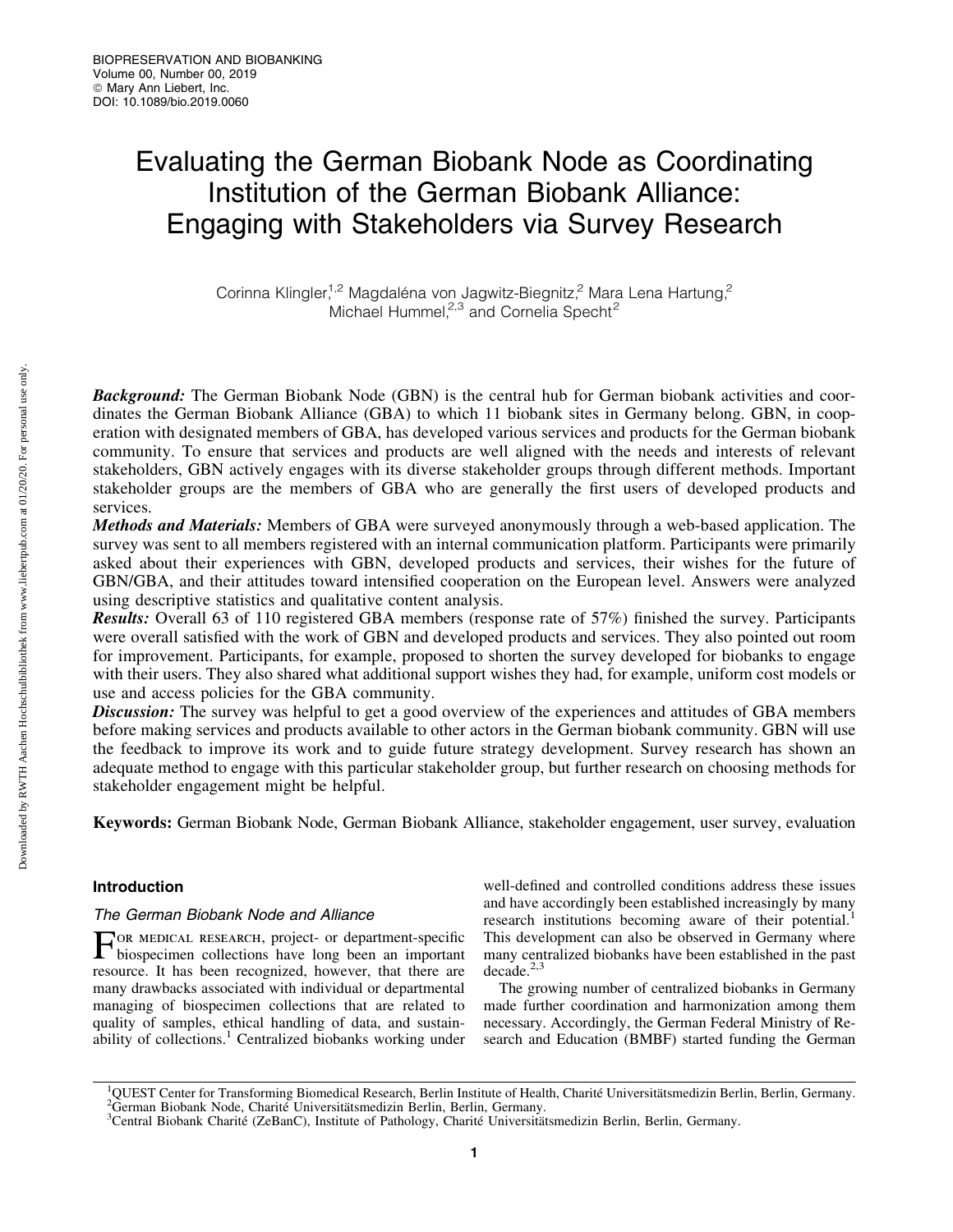Biobank Node (GBN) as a central hub for German biobank activities in 2013.<sup>4</sup> GBN also represents the German biobank community in the pan-European network ''Biobanking and Biomolecular Resources Research Infrastructure—European Research Infrastructure Consortium" (BBMRI-ERIC).<sup>5</sup> After a successful first funding period in which concepts for a national biobanking network were developed, a second funding period was granted to develop the network further, build a common IT infrastructure, and establish harmonized quality standards.4 The German Biobank Alliance (GBA) coordinated by the GBN was born, consisting of 11 biobank sites (13 biobanks in total) and two IT development centers.\*

In close cooperation with designated members of the GBA, the GBN has generated various services and products to support the work of biobanks in Germany. On the GBN website, biobankers can browse the range of products and services already available, including a satisfaction survey for users of biobank services, an image database for demonstrating biobank operations, a manual for quality management and more.<sup> $\dagger$ </sup> Other available services like ring trial concepts for quality control and training modules for technical biobank personnel are so far mainly available within GBA, but will be made available to other German biobanks in the future.

## Aligning activities with needs of stakeholders

Early on, the GBN emphasized the importance of stakeholder engagement in the development of their products and services. The benefit of engaging with stakeholders has been highlighted for various contexts, particularly health-related research.<sup>6–8</sup> It has been argued that engaging different stakeholders like patients, clinicians, or policy-makers can not only enhance the quality and relevance of research, but also that it has an intrinsic value to engage those affected, thereby increasing the legitimacy of decisions taken.<sup>9,10</sup> In the biobank context, it has also been argued that a strong involvement of stakeholders and consideration of their attitudes and needs will be a prerequisite for implementation of a biobank infrastructure that is actually being used.<sup>11,12</sup> The GBA community is convinced that the same holds true for a coordinating platform like GBN whose success depends on tailoring its work to the needs and expectations of its stakeholders.

There are different stakeholder groups whose support has to be ensured to guarantee GBN/GBA's success, including researchers, clinicians, patients, the pharmaceutical/diagnostic industry, and the biobanking community itself. To identify the needs of its various stakeholder groups, GBN/GBA have developed a series of activities. Among other things,  $13$ a qualitative interview study with *researchers* using biosamples regarding their attitudes toward centralized biobanks,<sup>14</sup> a survey with *technical personnel* working in biobanks to inform the development of a training module,<sup>15</sup> and a *patient* survey as basis for a patient campaign<sup>16</sup> were conducted.

The most important platform for interaction between GBN and the broader national *biobank community* is the annual National Biobank Symposium with >250 participants<sup>‡</sup>. Since the beginning of the project, GBN has used the Symposium to present various developments, to actively promote its products, and to consider the participants' feedback accordingly.

The GBA biobanks are an important stakeholder group of the GBN. They are generally the first to use and employ products and services of GBN. Most products are developed in close cooperation with designated members of GBA, and GBN organizes regular meetings to discuss its work with directors of GBA biobanks. However, other actors having to work with GBN products (like quality managers or technical personnel) have only limited opportunities to share their experiences. At the same time, they are crucial for the success of GBN/GBA and their experiences will also be helpful to improve products and services before their roll-out to other German biobanks. Accordingly, we planned and conducted a survey to get a more well-rounded picture of the perspectives of GBA members. The insights generated thereby will allow GBN to align future strategies with the needs of this important stakeholder group.

## Materials and Methods

No consolidated guidance on reporting of survey research has been published, $^{17}$  but in presenting our findings we have taken different reporting advice into account.<sup>18,19</sup>

## Study design and tool

To get a good idea of how our internal stakeholders perceived the work of GBN/GBA, we decided to conduct a web-based survey. This approach promised to provide a representative picture of satisfaction within GBA. We were also hoping that the anonymity of a web-based approach would provide a context where all could voice their opinion freely without the fear of social repercussions.

In designing our questionnaire, we could not build on established tools owing to the particular questions we were raising. We therefore had to develop a questionnaire from scratch that addresses various aspects of our work: coordination function, developed products and services, expectations for the future, and attitudes toward the BBMRI network and further options for cooperation. For reasons of word count, we did not present all questions included in the survey, but the majority are included. We focused on the questions we perceived as most interesting to the readership of this Journal.

The survey is designed to continuously adjust the questions based on previous answers to reflect the experiences of participants. For example, we asked participants to describe their position in the biobank. As we knew that only quality managers (but not, for example, IT coordinators) were involved in implementation of ring trials, only those were then surveyed on their experiences in this regard. Accordingly, the length of the survey differed. Participants received at least 22 (plus informed consent) and at most 51 (plus in- \*For an overview of members of the GBA visit our website: formed consent) questions. The 51 questions consisted of 19

<https://www.bbmri.de/about-gbn/german-biobank-alliance/?L=1> (visited last on August 28, 2019). {

See the following link for an overview of GBN/GBA products made publicly available:<http://www.bbmri.de/service/?L=1> (visited last on August 28, 2019).

<sup>{</sup> Further information on the National Biobank Symposium 2019 can be found here: [https://www.tmf-ev.de/Termine/ctl/Details/Mid/](https://www.tmf-ev.de/Termine/ctl/Details/Mid/785/ItemID/1512.aspx) [785/ItemID/1512.aspx](https://www.tmf-ev.de/Termine/ctl/Details/Mid/785/ItemID/1512.aspx) (visited last on August 28, 2019).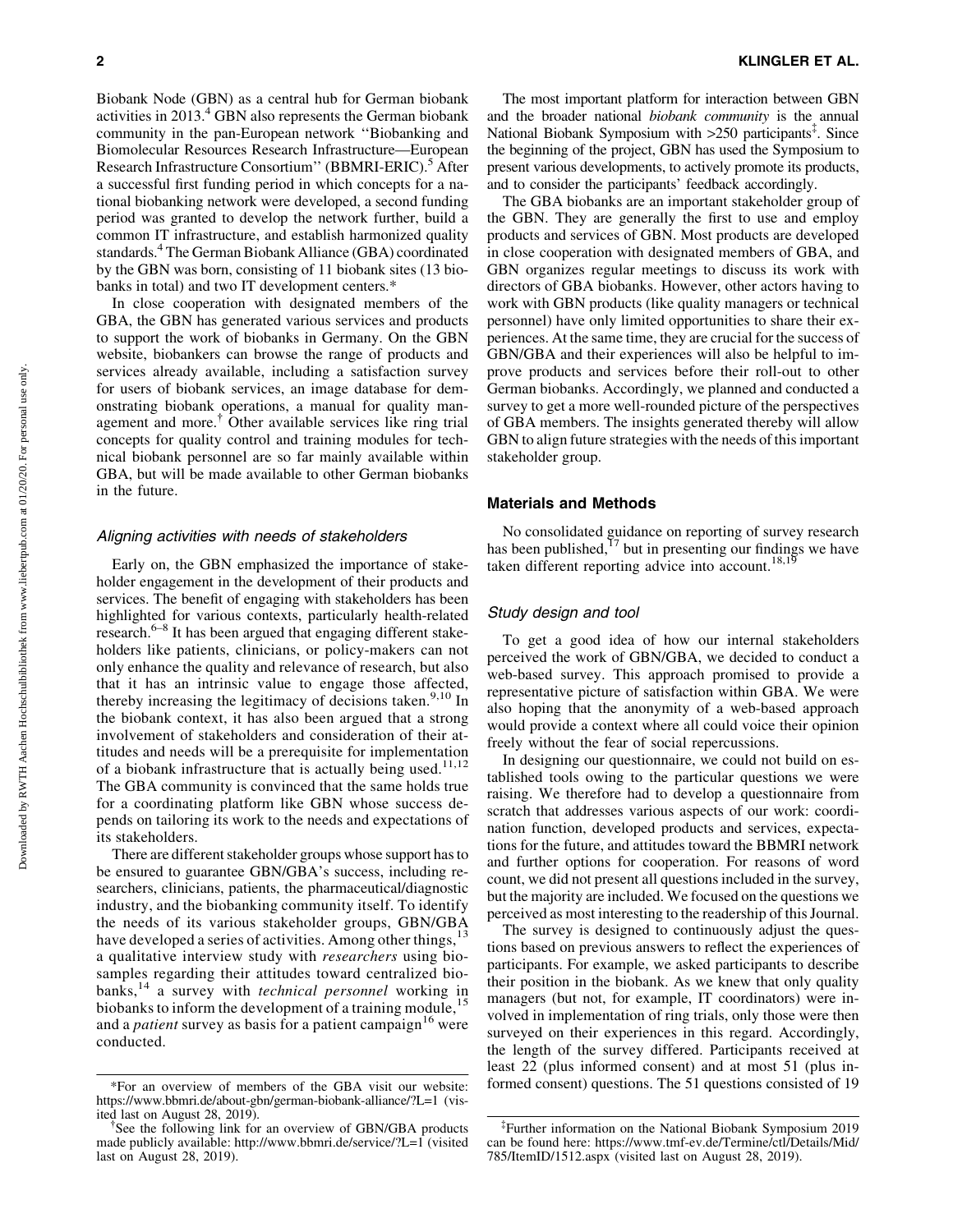open, 30 single-choice (of which 15 made use of a rating scale) and two multiple-choice questions.

For ethics reasons and to decrease attrition rates, all questions of the survey (except those determining follow-up questions) were voluntary. We used the software Survey-Monkey to technically implement the survey. In developing the survey we were assisted by an established methods specialists who checked the survey for methodological quality<sup>20</sup> and technical functionality. We also pretested the survey using probing interviews.<sup>21</sup> Four participants from GBN and the local biobank presenting different areas of expertise were interviewed, their answers analyzed, and the survey adapted accordingly. We have made the survey available in German (the language in which the survey was originally conducted) and English (to make it accessible to an international readership) through the following links:

- https://lamapoll.de/Produkte\_Zusammenarbeit\_und\_ Vernetzung\_in\_der\_GBA (German)
- https://lamapoll.de/Products\_cooperation\_and\_networking\_ within GBA (English). $\frac{5}{3}$

## Data collection and participants

We were interested in the opinions of all those engaged with GBN/GBA to which 13 biobanks and 2 IT development centers pertain. We operationalized these to be actors registered at our GBA-internal online communication platform (''Confluence''). All relevant information and updates regarding GBN/GBA are made available on Confluence and it is used to organize collaborative work (e.g., organization of workshops). Access to Confluence has to be granted through the GBN office and requested through directors of GBA biobanks.

We did not draw a sample from those, but sent the survey to all eligible participants  $(n = 110)$ . We sent a first invitation email from the official GBN email account in May 2018. The participation period was communicated to be 3.5 weeks; reminders were sent after 2.5 and 3.5 weeks. No incentives were offered. We did not close the survey until August 2018 when our contract with SurveyMonkey ended. We received two responses 3 and 6 weeks after the announced deadline; all the other responses were provided within the communicated timeline.

# Data analysis

We only conducted descriptive statistical analysis providing an overview of responses. Most of our questions were using a seven-point rating scale with only the lowest and highest scores specifically defined. To each score we assigned a number  $(1 = "Disagree entirely"$  to  $7 = "Agree$ entirely'') for calculation of the arithmetic mean and standard deviation (SD). The possibility to answer, ''I do not know'' was rarely offered, but excluded in calculations of the mean and SD were ticked. The open-ended questions of the survey were analyzed using qualitative content analysis by M.J.B. and  $C.K.<sup>22</sup>$  Data were analyzed using the Microsoft applications Excel (quantitative analysis) and Word (qualitative analysis).

For reasons of data protection, we did not use cookies or IP addresses allowing to track and attribute responses to individuals. Accordingly, people who did not finish the survey in the first session had to start all over again. Assuming that this might have happened to some people and to avoid counting the answers of participants double, we only included the answers of those that completed the survey (i.e., who arrived at the last page of the survey). However, as most questions were voluntary, we did not exclude anybody for not answering all questions. No further correction method was applied to the data set.

#### Ethics and data protection

The study was approved by the ethics commission of Charité Universitätsmedizin Berlin (application number: EA1/071/18). We found that data protection was particularly important in a context where participants assess their colleagues' work. Accordingly, to guarantee anonymity, no personal data that could have allowed identification of participants (including IP addresses) were collected by us.

People were asked to provide informed consent to participate on the first page of the survey by ticking a box. On this page we provided the most important information about the study like purpose and data handling—including that no identifying information about them was being collected. More detailed information was provided in an accompanying pdf document.

#### **Results**

In total, 84 of 110 approached ''Confluence'' users started filling out the survey, but only 63 completed the questionnaire (yielding a response rate of  $\sim$  57%).

Participants self-identified as quality managers  $(n=17)$ , biobank managers/project coordinators (*n* = 17), biobank directors  $(n=11)$ , IT coordinators and coworkers  $(n=15)$ , technical personnel  $(n=9)$ , and others including financial and communication specialists (*n* = 8). Typically—particularly in smaller biobanks—employees fill more than one position; participants were therefore given the opportunity to check more than one box describing their role.

## Coordination and communication by GBN

We first asked participants to evaluate the work of GBN as the coordinating office in general. Of all participants only 47 (75%) had already been in contact with the GBN office. Accordingly, only those were asked to provide feedback in this regard.

The work of the GBN office was overall positively evaluated (Fig. 1\*\*). Most of the participants agreed strongly that GBN is a reliable partner overall (mean  $= 6.57$ ;  $SD = 0.71$ ). They also agreed strongly that GBN processes enquiries promptly (mean =  $6.48$ ; SD =  $0.74$ ), offers wellorganized events (mean =  $6.26$ ; SD =  $0.85$ ), and provides comprehensive information on relevant GBA activities

 $\delta$ As we have no longer access to the software we originally used (SurveyMonkey), the survey has been rebuilt in another software LamaPoll (www.lamapoll.de). While this does not change the content of the survey, it slightly changes its looks.

<sup>\*\*</sup>We provide figures to accompany narrative data presentation only exemplarily.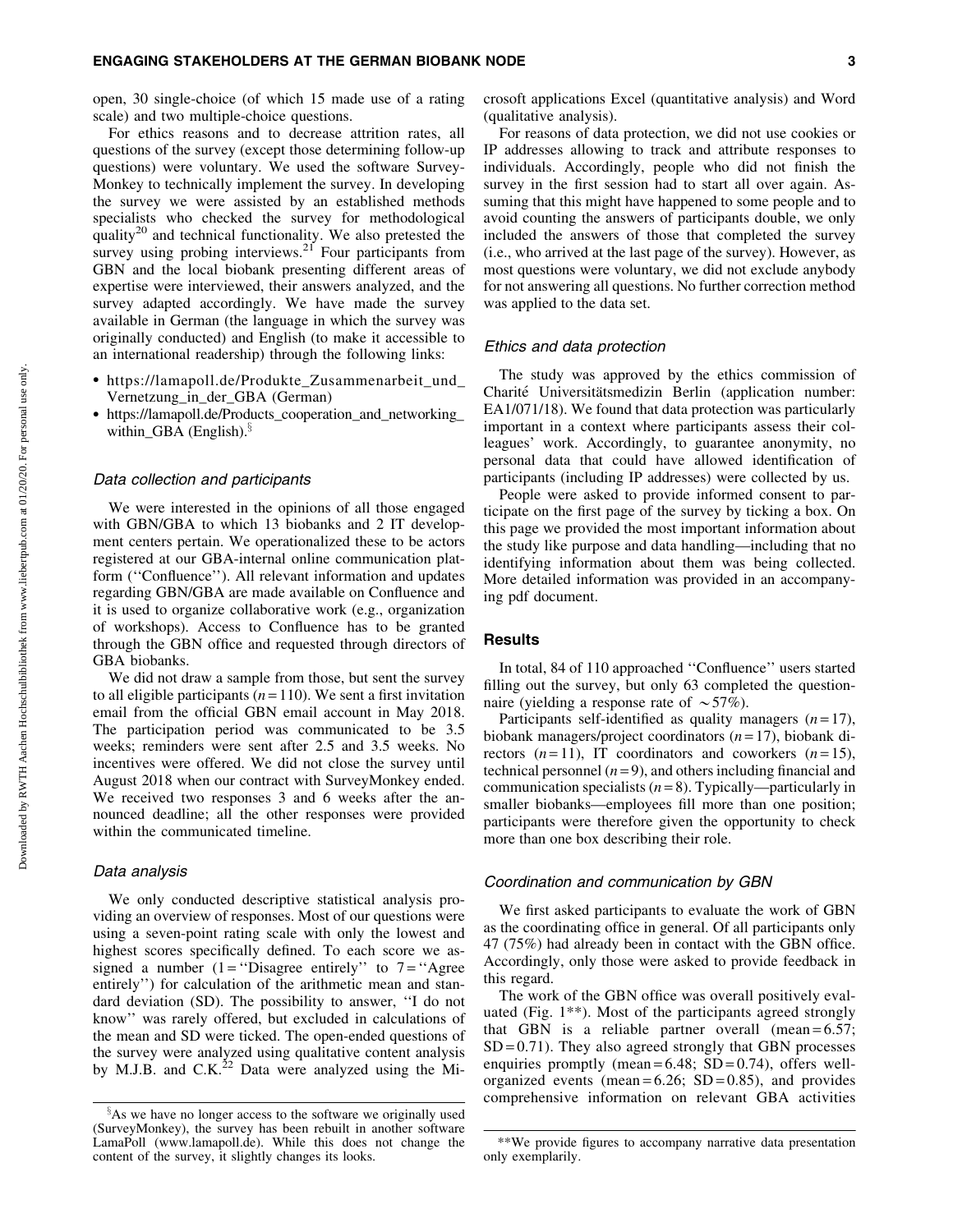

The GBN office...

FIG. 1. Perspectives on the work of the GBN office. GBN, German Biobank Node.

 $(\text{mean} = 6.09; SD = 1.00)$ . They also agreed (but less strongly) that GBN facilitates the work within GBA by taking care of administrative tasks (mean =  $5.79$ ; SD =  $1.46$ ) and provides comprehensive information on relevant developments within the biobank community (mean =  $5.46$ ; SD = 1.23).

Participants furthermore strongly agreed that the GBN team is friendly (mean =  $6.83$ ; SD =  $0.52$ ), competent (mean =  $6.57$ ;  $SD = 0.77$ , helpful (mean = 6.8;  $SD = 0.54$ ), and does a good job overall (mean =  $6.67$ ; SD =  $0.66$ ).

## Communication tools developed by GBN

GBN employs different tools to communicate with its stakeholders. One communication tool employed is the *GBN website* where developments within GBA or BBMRI-ERIC are reported, further developments of relevance to the community discussed and new products, publications, and events shared. In October 2017, the GBN website in its current format was launched. Fifty participants (79%) were aware of the relaunched GBN website, of which 84% (*n* = 42) use the GBN website also as information source. In cases where participants stated that they did not use the website, they identified in an open question most often the lack of time and alternative information sources as reasons for neglecting the website.

Those using the website as an information source agreed that the website has an appealing design (mean  $= 6.10$ ;  $SD = 1.03$ ) and is clearly structured (mean = 5.85;  $SD = 1.05$ ), easy to navigate (mean =  $5.85$ ; SD = 1.16), well written  $(mean = 6.02; SD = 1.05)$ , and features interesting content (mean =  $5.61$ ; SD =  $1.21$ ). With regard to opportunities for improvement (open question), participants commented that they would like publications to be sorted by topics and not years, to include more (and improve accessibility of) information on public relations and did not always found the labels used for sorting information helpful.

Another tool for communication is the *GBN newsletter*. It targets internal and external stakeholders of GBN and contains information on current developments within the biobank community and interviews with diverse experts in the field. The newsletter in its current format was launched in 2018; two had been sent out (through e-mail) at the time of surveying. Of 49 participants who already knew the newsletter in its new format, 46 had read at least one GBN newsletter. They found the newsletter to be well written (mean = 5.91;  $SD = 0.95$ , clearly structured (mean = 5.78;  $SD = 1.00$ ), to have an appealing design (mean =  $5.72$ ; SD = 0.99), and feature interesting content (mean =  $5.50$ ; SD =  $1.02$ ). Of the participants who provided feedback on improvement opportunities (open question), one would have liked the newsletter to be shorter and the other would have liked the newsletter to contain whole articles instead of teasers with links to full texts.

Those not reading the newsletter were given the opportunity to share their reason. They answered to the open question that they never read newsletters, did not read ours for lack of time, only read parts of it (and were missing this option in the survey), or were sufficiently informed by other sources (e.g., personal meetings and Confluence updates).

Furthermore, the GBN had developed a *poster campaign* as part of the donor communication strategy. Posters are supposed to be displayed at each GBA biobank site and are offered in four different designs (Fig. 2 e.g.). Distribution to GBA biobanks has started in June 2018. Local quality managers or project coordinators are responsible for distribution locally and were accordingly the only ones given questions regarding the poster campaign.

Participants strongly supported the poster campaign (Fig. 3). They found the developed posters to be appealing  $(\text{mean} = 6.21; SD = 0.92)$  and posters to be a good strategy to increase awareness for biobanks among potential donors of biosamples (mean= $6.38$ ; SD= $0.76$ ). All participants plan to implement the poster campaign at their institution  $(\text{mean} = 6.39; SD = 0.82)$ . Participants responded to an open question that the campaign would benefit from additional support like videos and social media material, but one participant also explicitly stated that the available support is sufficient.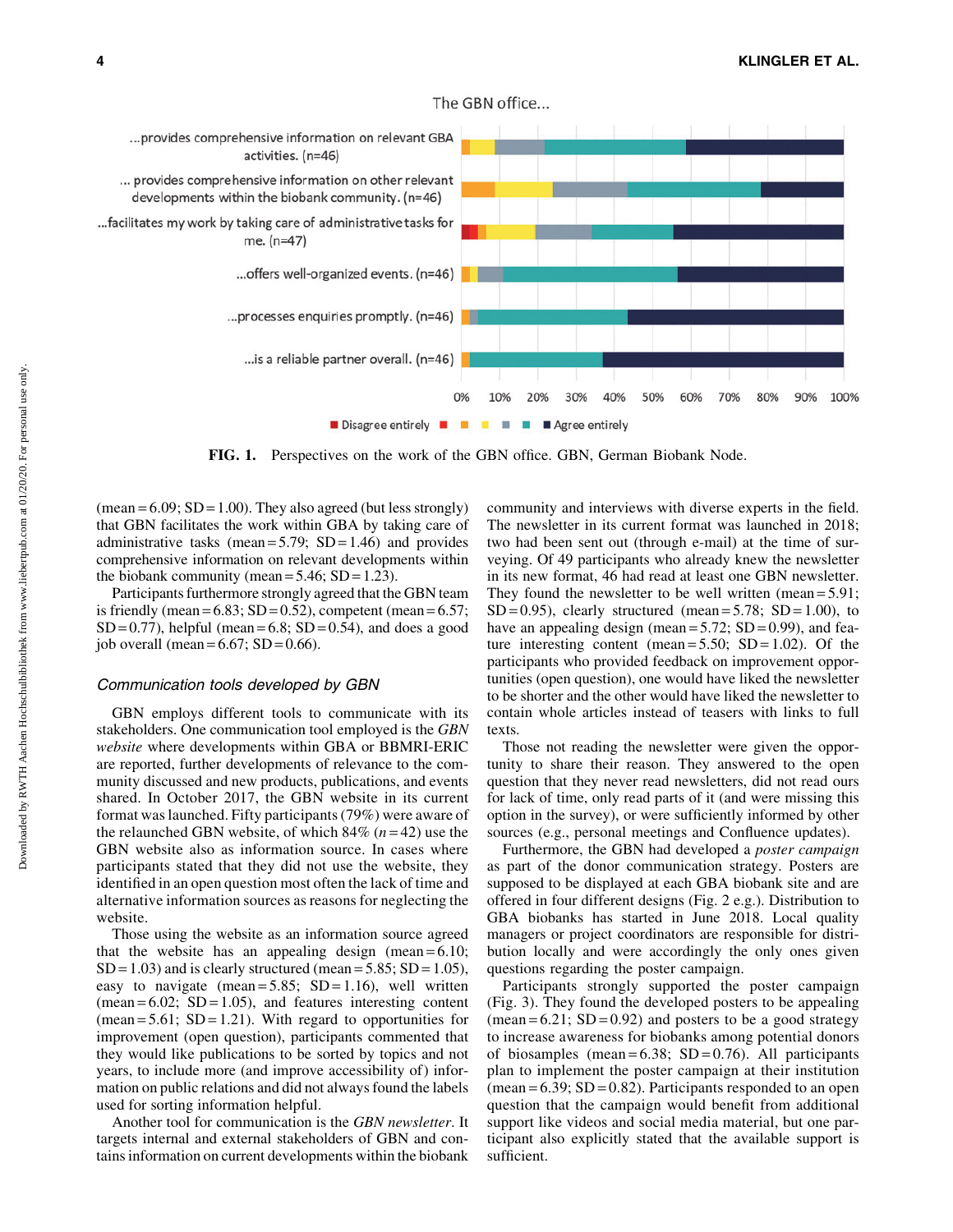

FIG. 2. Examples of posters from the campaign targeting sample donors. English translation of main text of Poster 1: I am supporting the biobank because it helps research. It's a good feeling. English translation of main text of Poster 2: I am supporting research because it benefits us all. The smaller boxes explain the story of why people on the posters decided to donate biosamples to the biobank.

Where biobanks do not cater to the needs of their users, they will likely not be successful. Therefore, GBN developed a questionnaire to be used by the GBA biobanks. This *satisfaction survey* was targeting users of biobank services (i.e., researchers) and was meant to enable the GBA biobanks to communicate with their users about their preferences, needs, and experiences with the respective biobank. We were interested whether the questionnaire actually helped the biobanks in attaining relevant feedback.

The great majority of targeted participants  $(n=29)$ strongly supported implementation of the user satisfaction survey (mean =  $6.88$ ; SD =  $0.32$ ) and found it helpful to improve internal processes (mean  $= 6.26$ ; SD  $= 1.14$ ). Although four participants were unsure, most are using or planning to use the results of the survey to improve their offers (mean =  $6.30$ ; SD =  $0.86$ ). Responses to the open question regarding suggestions for improvement showed that the questionnaire was perceived as too long (with lengths being identified as reason for low response rates to survey). Furthermore, the presentation of findings was considered suboptimal for easy interpretation.

## Quality management tools

GBN, in cooperation with selected members of GBA, developed several tools to improve the quality of services provided by the biobanks, including a *quality management (QM) manual.* It was created during the previous funding period and is based on different quality standards like DIN EN ISO 9001:2015, 17025, 17020 and 15189. It combines the established standard operating procedures (SOPs) biobanks already use and the outcome of various GBA quality management workshops. In its final form, the manual contains template documents, biobank-specific SOPs, and a self-assessment questionnaire regarding the existing QM system of a biobank.

The questions about the manual were addressed exclusively to the group of quality managers  $(n=17)$ . Fifteen quality managers confirmed that the manual is used in their biobank. Participants generally agree that the QM manual is clearly structured (mean =  $5.57$ ; SD = 0.98) with content of high quality (mean =  $5.93$ ; SD = 0.96) and practical orientation (mean =  $5.46$ ; SD = 1.39). Whether the manual facilitates the work of quality managers was seen as more critical  $(mean = 4.92; SD = 1.59)$  with two participants disagreeing (one strongly) with the statement ''The QM manual facilitates my work.'' Open questions showed that people found it difficult to adapt generic templates and SOPs to their own situation.

Finally*, two ring trials* (one focusing on tissue and another on liquid biobanking) were implemented to compare quality across GBA biobanks. The tissue ring trial (Fig. 4) was seen rather positively with participants showing strong agreement with statements like, the ring trials was well organized (mean  $= 5.86$ ; SD  $= 1.25$ ), detailed procedure for the ring trial was communicated in advance (mean = 5.93;  $SD = 1.39$ , the trial could be implemented at the site without any issues (mean =  $5.71$ ; SD = 1.28), and outcomes will help me to review on-site processes and improve these as necessary (mean =  $6.14$ ; SD = 0.99).



To what extent do you agree with the following statements about the poster campaign?

Disagree entirely **EXTEREM** Agree entirely

FIG. 3. Perspectives on the poster campaign targeting sample donors.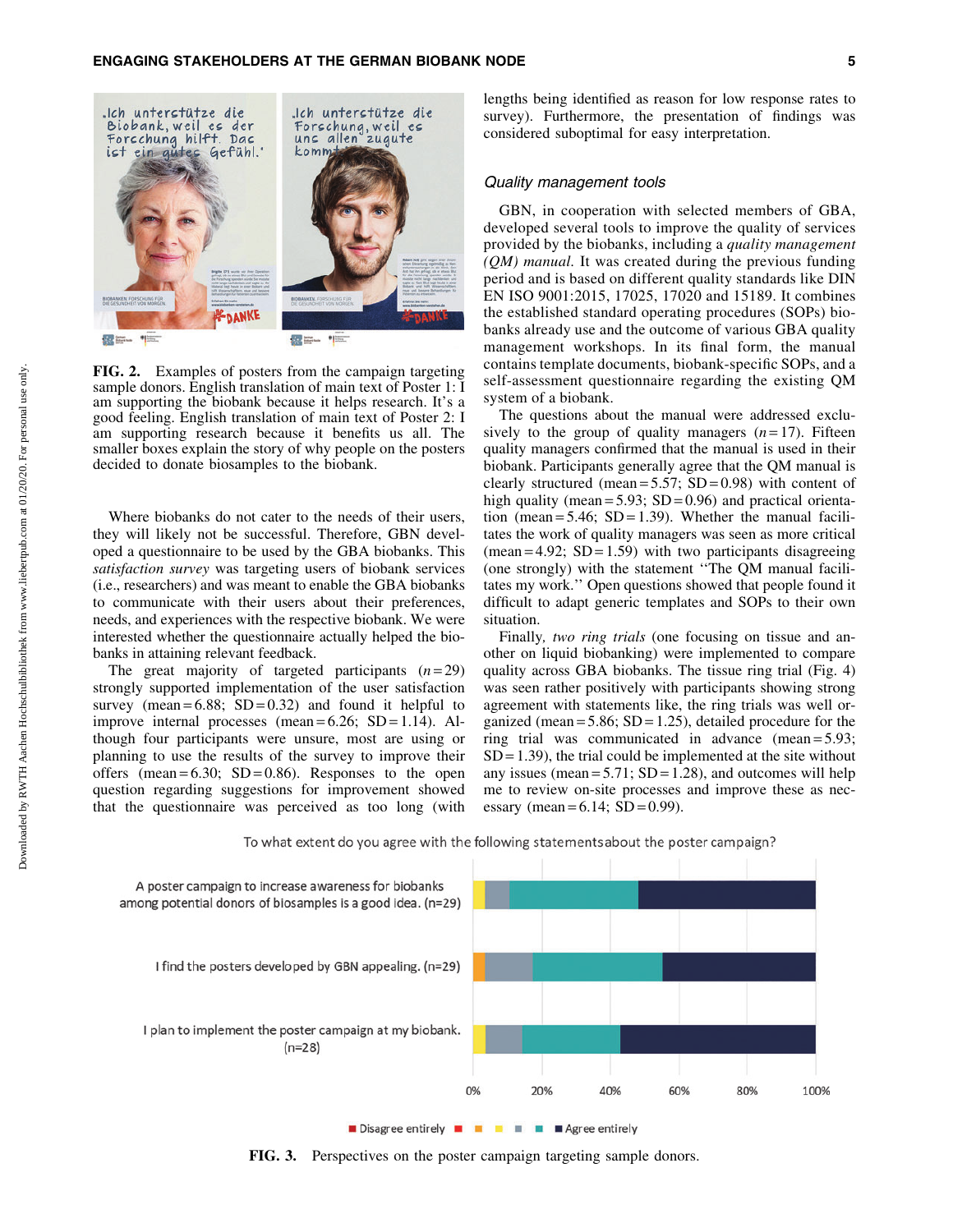

To what extent do you agree with the following statements about the first ring trial (on

FIG. 4. Perspectives on the tissue ring trial.

The liquid ring trial (Fig. 5) was seen more critically with less agreement on the following statements: the ring trials was well organized (mean  $= 4.29$ ; SD  $= 1.56$ ), detailed procedure for the ring trial was communicated in advance (mean =  $4.65$ ; SD = 1.91), the trial could be implemented at the site without any issues (mean =  $5.5$ ; SD = 1.06), and outcomes will help me to review on-site processes and improve these as necessary (mean =  $5.2$ ; SD = 1.83).

Among the points criticized in responses to an open question for improvement opportunities were inadequate timing, as another GBA event for technical personnel (which was needed to conduct the analyses) was scheduled for the same day and frequent change of plans making adequate preparation difficult.

### Wishes for future product and service development

We also asked an open question regarding wishes for future product and service development. Answers were diverse and ranged from image campaigns to acquisition of a common QM software. Table 1 presents the coding system generated from answers provided.

## International cooperation within BBMRI-ERIC

Of all 63 participants, 46 (73%) stated that they are interested in intensifying networking on the European level within BBMRI-ERIC. Those interested in further collaboration were asked about their expectations regarding the European network. Table 2 presents the coding system generated from answers provided to this open question.

Using a multiple-choice question, we also asked in which of BBMRI-ERIC's areas of activity they would be prepared to get more involved. The participants showed interest in becoming more involved in quality management  $(n=17)$ , IT  $(n=13)$ , stakeholder management  $(n=8)$ , and ethical, legal, and social issues  $(n=4)$ . Five participants stated their interest to be involved in ''other areas of activity,'' which they specified as training and education, strategy and finance, development of a biobank/business plan, and the topic of



FIG. 5. Perspectives on the liquid ring trial.

To what extent do you agree with the following statements about the second ring trial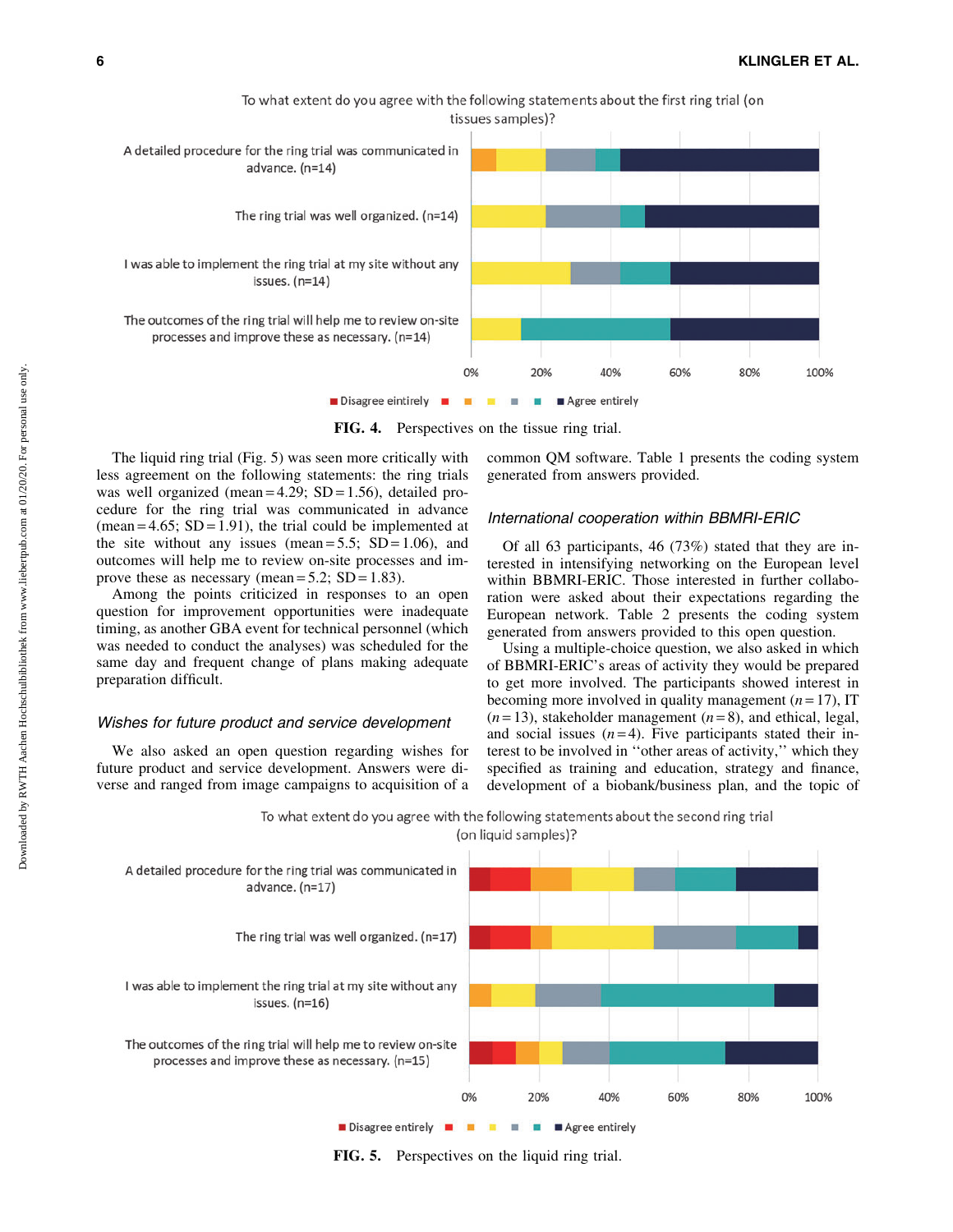### ENGAGING STAKEHOLDERS AT THE GERMAN BIOBANK NODE 7

Table 1. Coding System Presenting the Wishes for Future Service and Product Development

Table 2. Coding System Presenting the Expectations of European Networking

| FOR FUTURE SERVICE AND PRODUCT DEVELOPMENT                              |                                                                                                                              | THE EXPECTATIONS OF EUROPEAN NETWORKING                  |                                                                                                                                      |
|-------------------------------------------------------------------------|------------------------------------------------------------------------------------------------------------------------------|----------------------------------------------------------|--------------------------------------------------------------------------------------------------------------------------------------|
| Development of further<br>products or improvements<br>in the area of QM | Central QM software<br>Templates for service<br>contracts with diverse<br>customers                                          | Exchange of experiences<br>and knowledge transfer        | Gaining insights into<br>other national settings,<br>perspectives, and<br>strategies                                                 |
|                                                                         | Templates for interface<br>agreements with external<br>service providers<br>Internal audits<br>Better coordination of future |                                                          | Learning from other<br>European actors (e.g., with<br>regard to improving own<br>processes, dealing with<br>challenges, new methods) |
|                                                                         | biomarker ring trials                                                                                                        | Cooperation with actors                                  | Easier to conduct projects                                                                                                           |
| Development of approaches<br>for process harmonization                  | Uniform cost models<br>Ensuring the acceptance of                                                                            | outside Germany                                          | jointly (including findings<br>project partners)                                                                                     |
|                                                                         | cost models by potential<br>sponsors                                                                                         |                                                          | Easier to write joint<br>applications for funding                                                                                    |
|                                                                         | Uniform Use and Access                                                                                                       |                                                          | (on EU level)                                                                                                                        |
|                                                                         | Policies                                                                                                                     |                                                          | Enable projects that are not                                                                                                         |
|                                                                         | Uniform Material/Data<br><b>Transfer Agreements</b>                                                                          |                                                          | feasible on the national<br>level                                                                                                    |
|                                                                         | (developed jointly with<br><b>Medical Informatics</b>                                                                        | Facilitation of EU-wide<br>exchange of samples           | Allowing for more inquiries<br>for samples and data                                                                                  |
| Organization of further events Further training courses for             | Initiative)<br>biobank employees                                                                                             | and data                                                 | Allowing for access to a<br>broader spectrum of<br>samples and data and more                                                         |
|                                                                         | Training opportunities for<br>staff outside of biobanks                                                                      |                                                          | effective compilation of<br>collections                                                                                              |
|                                                                         | Regular meetings of all<br>German biobanks to                                                                                |                                                          | Allowing for an increase in<br>scientific output                                                                                     |
|                                                                         | promote exchange                                                                                                             | Alignment with interests of                              |                                                                                                                                      |
| Improve public image<br>through                                         | Press campaign<br>Listing of the service offered                                                                             | international stakeholders<br>More visibility and better |                                                                                                                                      |
|                                                                         | by GBA biobanks                                                                                                              | positioning of biobank                                   |                                                                                                                                      |
| GBA should act as collective                                            |                                                                                                                              | community                                                |                                                                                                                                      |
| bargaining partner to                                                   |                                                                                                                              | EU-wide harmonization of                                 |                                                                                                                                      |
| achieve lower prices from                                               |                                                                                                                              | processes to ensure high                                 |                                                                                                                                      |
| suppliers                                                               |                                                                                                                              | standards of practice                                    |                                                                                                                                      |
| GBA, German Biobank Alliance; QM, quality management.                   |                                                                                                                              | Realization of<br>synergies/reduction of                 |                                                                                                                                      |
|                                                                         |                                                                                                                              | national work load                                       |                                                                                                                                      |
| $\cdots$                                                                |                                                                                                                              | Access to funding                                        |                                                                                                                                      |

rare diseases. Nine participants stated that they did not want to get more involved in BBMRI-ERIC's areas of work.

Seventeen participants stated to have no interest in intensifying networking efforts on the European level. They were given the opportunity to elaborate on their reasons in answers to an open question. Four main reasons were identified: lack of time and resources, local focus, an effective national network in Germany as a priority (for now), and already sufficient networking at European level.

## **Discussion**

The survey has shown that participants were in general content with the work, services, and products of GBN/GBA. This is reassuring feedback before rolling out the products/services to the rest of the German biobank community. People have also pointed out where room for improvement exists. This feedback has been analyzed and discussed within GBN and steps have been and will be taken to adapt our services accordingly.

However, feedback will not uncritically be translated into action as sometimes feedback is inconsistent, for example, where the newsletter is considered too long by some and not providing enough information by others, we considered the current format to be an acceptable compromise. Another reason is that other information sources might contradict or at least put certain answers in perspective. The GBN newsletter, to stick to the example, is well received by comparison: its open rate is significantly above average.<sup>††</sup> Some proposals are unfortunately unfeasible, for example, GBN is lacking the necessary funds to produce videos for improved donor engagement.

Compatibility of IT used

Some feedback has already been considered in the revision of our processes and services. For example, we bought and distributed a common QM software as desired by participants that will also facilitate implementation of the QM manual in the daily work routines of quality managers and support the internal audits. We have also revised our user satisfaction survey, which has been shortened and is now

<sup>&</sup>lt;sup>††</sup>The email marketing provider Newsletter2Go published a study which compares newsletter click and open rates. They analyzed 360 million emails from 29 different industries sent via Newsletter2Go from 30 June 2017 to 30 June 2018, see: [https://www.newsletter2go](https://www.newsletter2go.de/whitepaper/branchen-benchmark-2018/(last) [.de/whitepaper/branchen-benchmark-2018/\(last](https://www.newsletter2go.de/whitepaper/branchen-benchmark-2018/(last) visited on August 28, 2019). In it, they calculate a cross-industry average open rate of 26,56%. With 50,64% the open rate of the GBN newsletter was almost twice as high in 2018 (the first edition of the GBN newsletter was published in February 2018, analysis conducted with Mailchimp reports).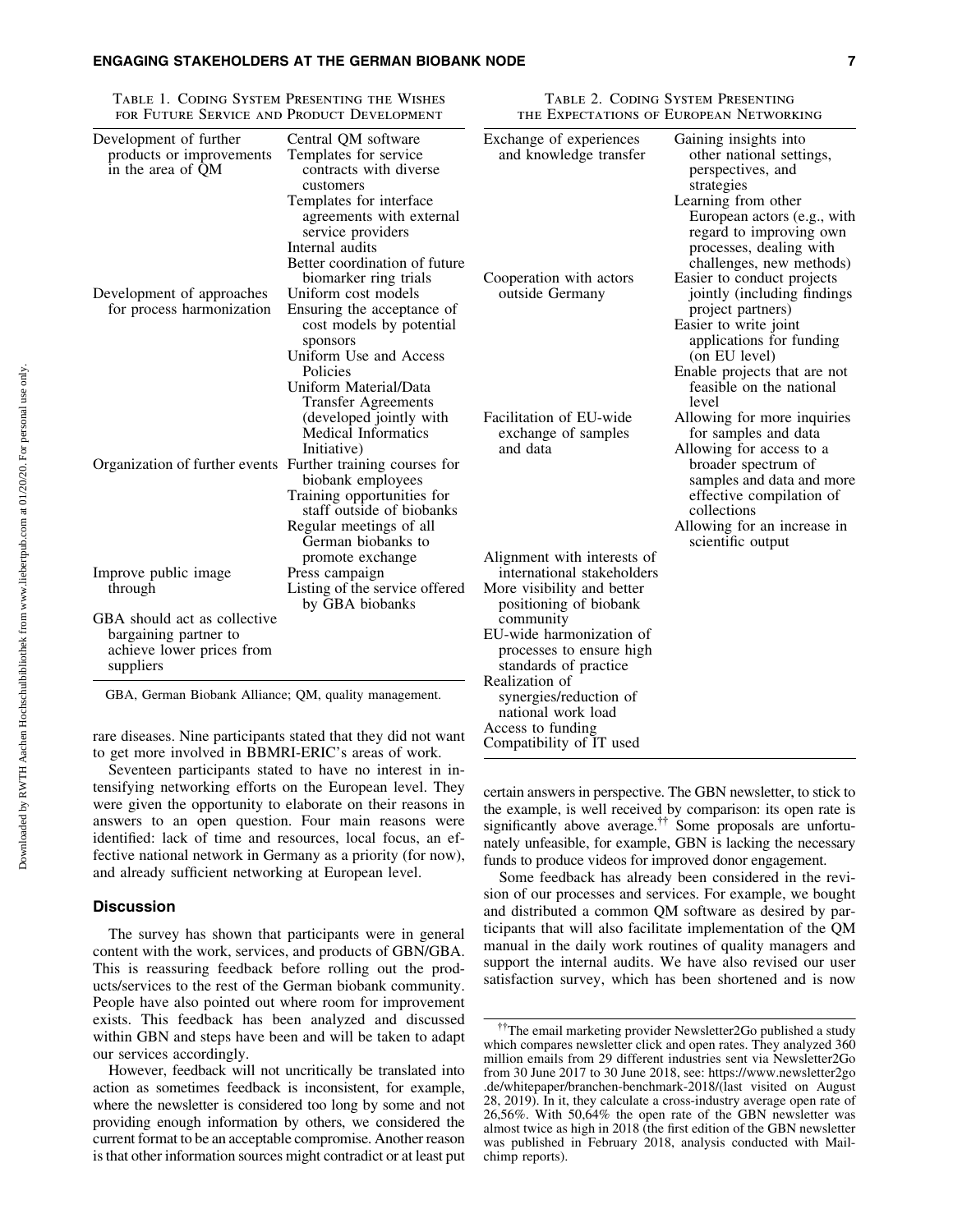realized in a format that is more easily accessible. We are also working on offering additional support in accordance with wishes raised by our stakeholders. So far, we have (1) developed an internal audit program, which is now being implemented throughout GBA biobanks and (2) organized several workshops to provide an introduction to existing cost models and to develop a uniform model. In addition, external training courses and webinars offered by other European partners are better promoted and the exchange at the national annual meetings and the Europe Biobank Week is supported.

In the future, we will address further points that have been raised, such as providing templates for contractual agreements. We will also pass relevant information on to BBMRI-ERIC.

We successfully used survey research to engage with the perspectives of one relevant stakeholder group. Other methods for engagement like round tables, representing relevant stakeholders on advisory boards, focus groups, interviews, or deliberative democracy events have also been successfully used in the biobank context.<sup>23–25</sup> Which method is most adequate will depend on the specific goal and targeted stakeholder group? Based on the positive experience with surveying GBA members, we are planning to re-evaluate our products and services toward the end of the current funding period. We will then integrate all national biobanks in the survey to measure the outreach of the activities of GBN/GBA to the biobanking community.

#### Limitations

We did not use IP addresses or Cookies to track individual responses, so people could have filled out the survey twice or pass the survey link on to those not eligible for participation. However, there is little reason to suspect people to do so as they themselves have an interest in sound results. We have also not added any cross-check questions to the survey as we did not want to increase its already considerable length and thereby discourage people from participating. We also found it less relevant in this context as we considered the risk of misrepresentation or misunderstanding to be low which was confirmed in the pilot test.

In addition, we have a moderate response rate of 57%, which is even lower for some of the nonmandatory questions. However, response rates of >50% are generally considered acceptable.<sup>26</sup> Furthermore, all important functions within GBA (biobank directors and managers, IT coordinators and quality managers) have been adequately represented among the sample. We therefore believe that the results should be considered robust.

However, as we did not ask why people decided not to participate, we cannot be sure whether any important differences among responders and nonresponders existed. We can only speculate that the lengths of the survey might have discouraged some GBA members. On average, it took participants 29 minutes from opening to completion of the survey with a median time of 16 minutes.<sup> $\ddagger\ddagger$ </sup> In addition, others that are only involved with GBN/GBA in specific projects might have felt insufficiently knowledgeable about the work of GBN/GBA to take the survey. This might be particularly true for technical personnel.

#### Concluding remarks

Stakeholder engagement is important to adapt services and products to the needs and wishes of relevant stakeholders. Products and services of GBN/GBA have been positively evaluated by employees of GBA biobanks in this survey, but areas for improvement have also been identified. Further engagement activities are planned to receive feedback from biobank employees outside of the GBA network. Although the survey provided us with relevant feedback, further research analyzing which engagement methods are most effective in which context and for which stakeholder group might be very helpful for the future.

# Acknowledgments

The authors thank Christiane Hartfeldt, Ida Steier, Cäcilia Engels, and Dana Briesemeister for helping us in pilot testing the survey. We are indebted to all participants for investing their time to provide us with the necessary feedback and the Federal Ministry of Education and Research for funding the GBA and thereby this study.

# Author Disclosure Statement

The authors declare that they all are or have been working for the institution being evaluated in this study.

# Funding Information

This study was funded by the Federal Ministry of Education and Research (BMBF) of Germany as part of the broader project ''Deutsche Biobank Allianz/BBMRI.de - Nationaler Knoten'' (funding code 01EY1701).

#### References

- 1. Larsson A. The Need for Research Infrastructures: A Narrative Review of Large-Scale Research Infrastructures in Biobanking. Biopreserv Biobank 2017;15:375–383.
- 2. Pigeot I, Hummel M. Biobanken—eine entscheidende Ressource für erfolgreiche biomedizinische Forschung. Bundesgesundheitsblatt 2016;59:301–303.
- 3. Bernemann I, Kersting M, Prokein J, et al. Zentralisierte Biobanken als Grundlage für die medizinische Forschung. Bundesgesundheitsblatt 2016;59:336–343.
- 4. Bundesministerium für Bildung und Forschung. Biobanken *- nationale Fo¨rderung/BBMRI*. Available from: [https://www](https://www.gesundheitsforschung-bmbf.de/de/nationale-biomaterialbanken-initiative.php) [.gesundheitsforschung-bmbf.de/de/nationale-biomaterial](https://www.gesundheitsforschung-bmbf.de/de/nationale-biomaterialbanken-initiative.php) [banken-initiative.php](https://www.gesundheitsforschung-bmbf.de/de/nationale-biomaterialbanken-initiative.php).
- 5. Mayrhofer MT, Holub P, Wutte A, et al. BBMRI-ERIC: The novel gateway to biobanks. Bundesgesundheitsblatt 2016;59:379–384.
- 6. INVOLVE. *Briefing Notes for Researchers: Involving the Public in NHS, Public Health and Social Care Research*. Eastleigh: INVOLVE; 2012.
- 7. Geissler J, Ryll B, di Priolo S, et al. Improving Patient Involvement in Medicines Research and Development: A Practical Roadmap. Ther Innov Regul Sci 2017;51:612–619.
- 8. Frank L, Forsythe L, Ellis L, et al. Conceptual and practical foundations of patient engagement in research at the

<sup>{{</sup>Judging from the excessive time spend on the survey (more than seven hours for one participants), some participants probably did other things in between. Accordingly, it is not clear how long participants actually spend on filling out the survey. The median time, however, might be more informative in this regard than the mean.